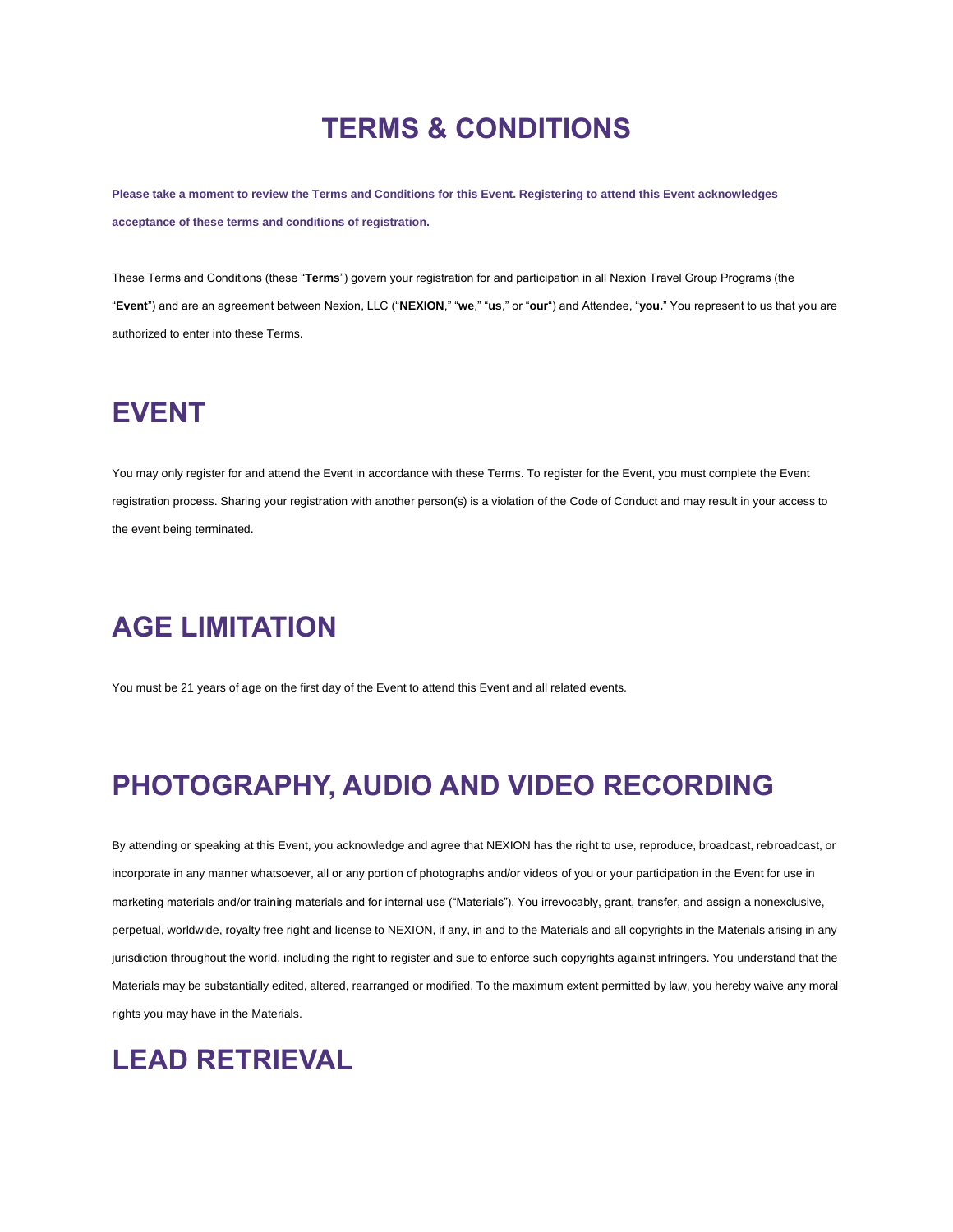By allowing an industry partner to receive your contact information throughout the Event, you are opting-in to receiving communications from that entity. You will be subject to their communications and privacy policy and must opt-out with them directly.

## **PERSONAL INFORMATION**

You hereby consent to NEXION collecting, managing and sharing your personal information in accordance with NEXION's Privacy Policy [\(https://internova.com/privacy-policy/\)](https://internova.com/privacy-policy/) and all applicable data privacy laws and regulations.

# **CODE OF CONDUCT**

We are committed to creating a safe environment that is inclusive and free from discrimination, regardless of race, religion, color, national origin, sexual orientation, gender expression or identity, transgender status, age, disability, veteran or marital status, or any other protected categories under applicable law.

You must abide by the following policies:

#### *Expected Behavior*

- o Be considerate of those around you.
- o Be respectful of others and viewpoints that may be different from your own.
- o Be mindful of your words and actions.

*Unacceptable behaviors may include, but are not limited to:*

- o Offensive or unwanted behavior or language related to race, religion, color, national origin, sexual orientation, gender expression or identity, transgender status, age, disability, veteran or marital status, or any other protected categories under applicable law.
- o Visual harassment, such as sexual images or sexual language at the Event, including presentations, chat areas and slide decks.
- o Intimidation or bullying, both online and/or in-person.
- o Sharing your event registration with anyone, including those in your agency.
- o Making event content available to a competitor.
- o Any other illegal activity not already covered above.
- o Failure to follow any of the rules or regulations of the event or instructions of the event staff.

*Consequences of Unacceptable Behavior*

Unacceptable behavior will not be tolerated and could result in debarment from current, and/or any future NEXION and all INTERNOVA

TRAVEL GROUP division events. If a participant is seen engaging in unacceptable behavior, NEXION may take any action they deem

appropriate, up to and including expulsion from the event without warning or refund. If appropriate, local law enforcement may get involved.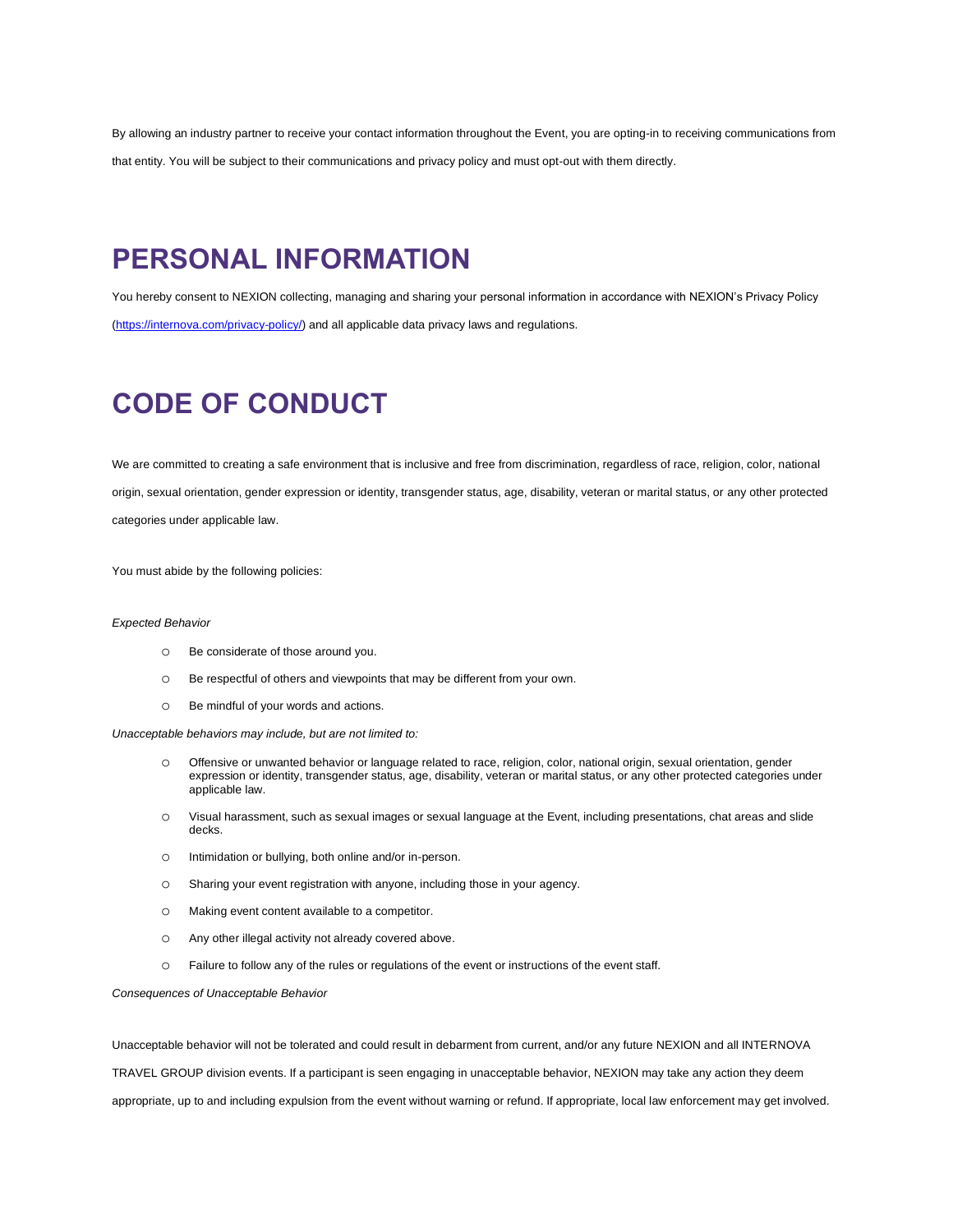#### *Reporting Behavior*

If you are the subject of, or witness to any violations of these Terms, you can contact us by sending an email to [events@nexion.com.](mailto:events@nexion.com) If necessary, conference staff are empowered to take appropriate actions that may include, but are not limited to, debarment from the conference without refund and/or involving venue security or local law enforcement. The Terms may be revised at any time by NEXION and the terms are non-negotiable.

### **VIEWS**

The views expressed by any event attendee, speaker, exhibitor or sponsor are not necessarily those of NEXION. All event attendees, speakers, exhibitors and sponsors are solely responsible for the content of any and all individual or corporation presentations, marketing collateral, advertising and online Web content. If applicable, NEXION reserves the right to substitute an equally qualified speaker in case of an emergency or cancellation. NEXION has no duty with respect to presenters, exhibitors or sponsors, and makes no endorsements of any presentation or product.

## **DISCLAIMER**

NEXION will provide you online access to and use of the Event via the Internet by use of an attendee- provided browser. You are solely responsible for obtaining and maintaining at its own expense, all equipment needed to access the Event, including but not limited to Internet access and adequate bandwidth.

USE OF OR CONNECTION TO THE INTERNET PROVIDES THE OPPORTUNITY FOR UNAUTHORIZED THIRD PARTIES TO CIRCUMVENT SECURITY PRECAUTIONS AND ILLEGALLY GAIN ACCESS TO THE EVENT AND CUSTOMER DATA. ACCORDINGLY, NEXION CANNOT AND DOES NOT GUARANTEE THE PRIVACY, SECURITY OR AUTHENTICITY OF ANY INFORMATION TRANSMITTED OVER OR STORED IN ANY SYSTEM CONNECTED TO THE INTERNET.

## **COVID-19**

An inherent risk of exposure to COVID-19 exists in any public space where people are present. COVID-19 is an extremely contagious disease that can lead to severe illness and death. According to the Centers for Disease Control and Prevention, senior citizens and those with underlying medical conditions are especially vulnerable. By registering and attending this Event, you voluntarily assume all risks related to exposure to COVID-19 and any other airborne viruses.